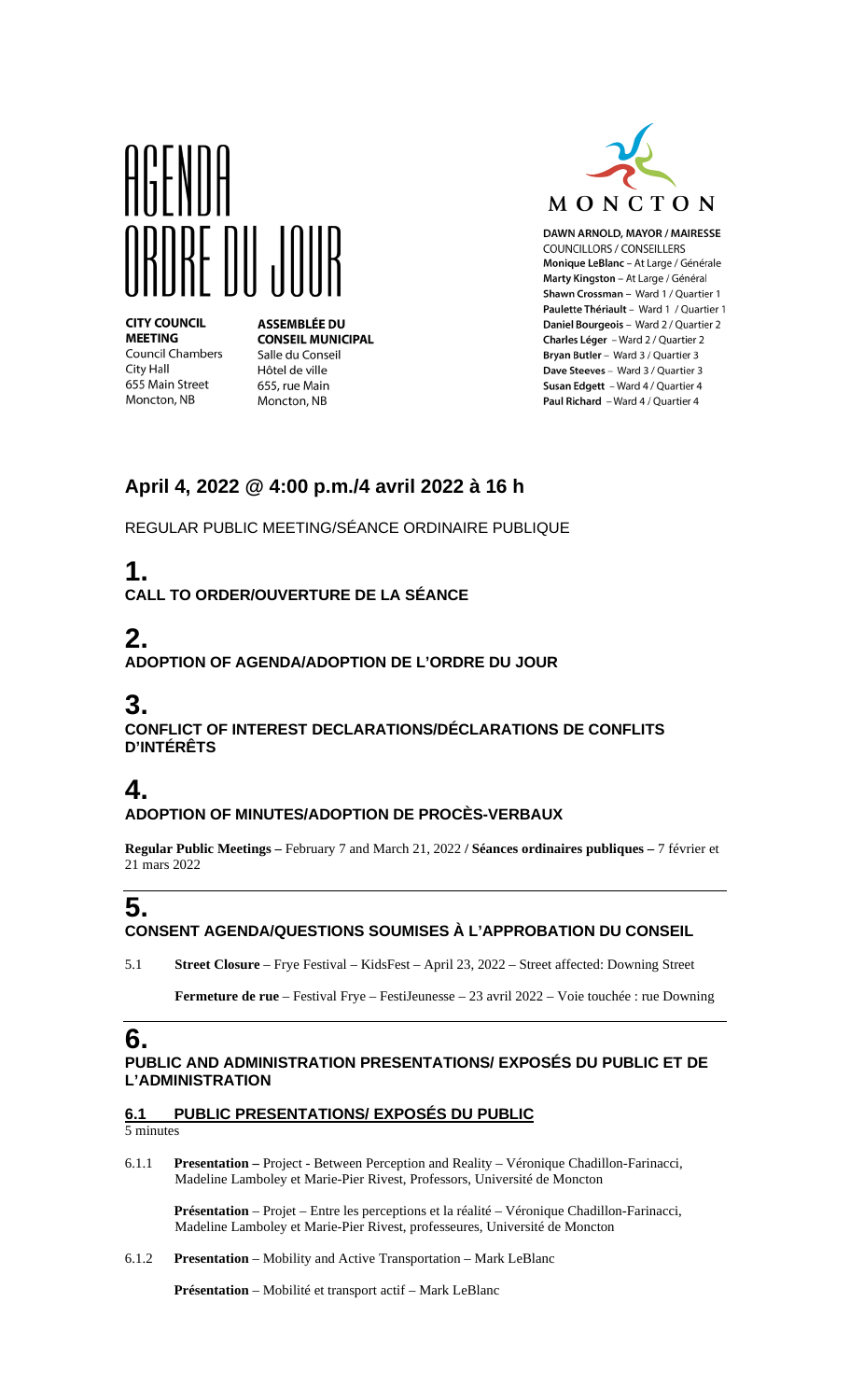**Other Presentation/Autres présentations** 

2 minutes

#### **6.2 ADMINISTRATION PRESENTATIONS/EXPOSÉS DE L'ADMINISTRATION**  15 minutes

6.2.1 **Update** – **RCMP** –Superintendent Ron DeSilva, Officer in Charge, Codiac Regional RCMP

**Mise à jour** – **GRC** – Ron DeSilva, surintendant du Service régional de Codiac de la GRC

## **7.**

#### **PLANNING MATTERS/QUESTIONS D'URBANISME**

### **8.**

**STATEMENTS BY MEMBERS OF COUNCIL/EXPOSÉS DES MEMBRES DU CONSEIL**

### **9.**

#### **REPORTS AND RECOMMENDATIONS FROM COMMITTEES AND PRIVATE MEETINGS/RAPPORTS ET RECOMMANDATIONS DES COMITÉS ET RÉUNIONS À HUIS CLOS**

9.1 **Recommendation(s)** – Committee of the Whole – February 28, 2022

**Recommandation(s)** – Comité plénier – 28 février 2022

9.2 **Recommendation(s)** – Committee of the Whole – March 28, 2022

**Recommandation(s)** – Comité plénier – 28 mars 2022

### **10.**

#### **REPORTS FROM ADMINISTRATION/ RAPPORTS DE L'ADMINISTRATION**

| 10.1 | City Contract W22B 02GC - Watermain Renewal No. 1                                                                           |
|------|-----------------------------------------------------------------------------------------------------------------------------|
|      | <b>Contrat municipal W22B 02GC</b> – Renouvellement de conduite principale d'eau n° 1                                       |
| 10.2 | City Contract W22D 05EA - Street Resurfacing No. 2                                                                          |
|      | <b>Contrat municipal W22D 05EA</b> – Reconstruction de rue $n^{\circ}$ 2                                                    |
| 10.3 | City Contract W22D 05AA - Street Reconstruction No. 1                                                                       |
|      | Contrat municipal W22D $05AA$ – Reconstruction de rue n <sup>o</sup> 1                                                      |
| 10.4 | <b>Supply Agreement</b> – Natural Gas – New Brunswick Contract of Supply                                                    |
|      | <b>Entente d'approvisionnement</b> – Gaz naturel – Contrat d'approvisionnement de la Province                               |
| 10.5 | Request to Establish Multi-Year Agreement for Water Quality Testing Services (Sole Source)                                  |
|      | Demande visant à conclure une entente pluriannuelle pour des services d'analyse de qualité de<br>l'eau (fournisseur unique) |
| 10.6 | <b>Local Governance Reform</b> – Alignment of Electoral Ward Boundaries                                                     |
|      | Réforme de la gouvernance locale – Délimitation des circonscriptions électorales                                            |
| 10.7 | Sidewalk Café 2022 Fees                                                                                                     |
|      | Frais relatifs aux cafés-terrasses pour 2022                                                                                |